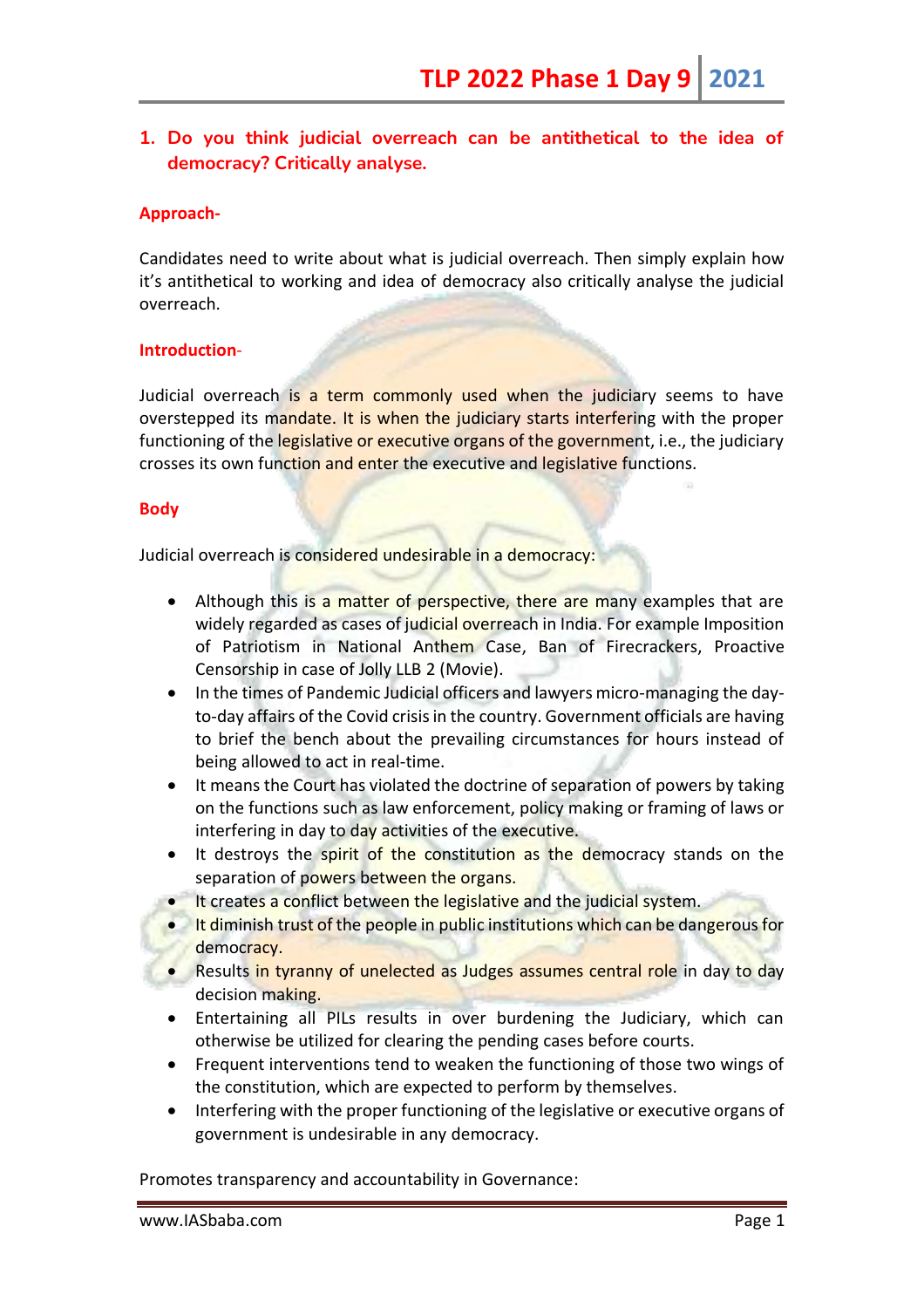- Article 142 enables superseding the executive and the legislative for upholding citizens' rights and implementing constitutional principles when the executive and legislature fails to do so.
- As the guardian of the constitution Article 142 provides its power to fill the statutory vacuum.
- To do "complete justice" it has often overridden the laws made by Parliament such as cases Union Carbide Case ,Ban on liquor sale on highways case decision was taken to avoid accidents due to drink and drive.
- It also sets out a system of check and balance and controls to the other branches of the government. For example In Vishakha v State of Rajasthan case, Supreme Court laid down the guidelines to protect a woman from sexual harassment at its workplace.
- Bandhua Mukti Morcha Case the Hon'ble Court gave its landmark judgment on bonded labour system of India
- In Olga Tellis Case where Right to livelihood was declared part and parcel of the right to life.
- Helps in the protection of the spirit of the constitution by giving a wider definition to various articles of the constitution such as: Article 14, article 19, article 21 and article 32 etc.
- Prevents arbitrary state action and curbing citizen's fundamental rights by state. Ensures checks and balances on the Executive (Eg: 2G Allocation, Coal Scam etc.)

## Way forward:

Judiciary should maintain judicial restrain it not only recognizes the equality of the other two branches with the judiciary, but it also fosters that equality by minimizing inter-branch interference by the judiciary.

## **Conclusion**

Voltaire said, "With great power comes great responsibility". It is clear that the responsibility to uphold powers within the constitutional frameworks lies with all stakeholders. However, courts will have to choose to overlook (politically) motivated fallacies and uphold the Constitution's vision, which undoubtedly deplores overreach, by all pillars of the constitutional framework.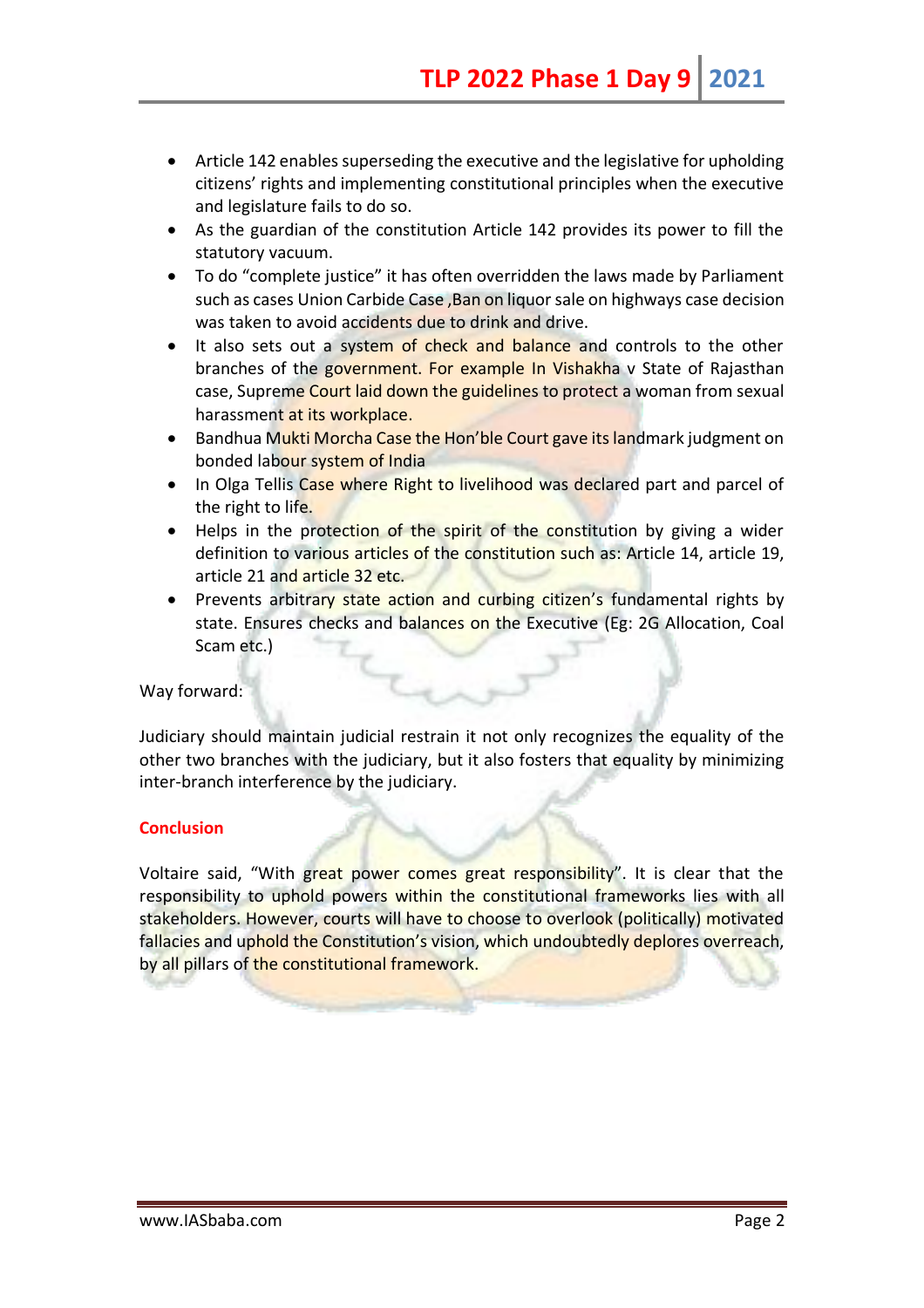# **2. How are industrial disputes related to intellectual property rights settled in India? Explain the existing institutional mechanism.**

### **Approach**

Students are expected to write about the IPR and disputes arising out of it. Then simply highlight the mechanism in India to resolve the such disputes with examples and write about existing institutions mechanism to handle the cases.

#### **Introduction**

Intellectual Property rights means providing property rights through patents, copyrights, and trademarks. Holders of intellectual property rights have a monopoly on the usage of property or items for a specified time period. And IPR disputes predominantly pertained to infringement/ enforcement actions against parties with no contractual obligations.

### **Body**

- The Arbitration and Conciliation Act, 1996 has been the main statute in India dealing with the two cited alternate forms of dispute resolution.
- Arbitration, mediation, settlement and conciliation are some of the models which are the alternatives to court based litigation.
- If Alternative dispute resolution methods fails to be the effective choice for the determination of disputes related to intellectual property rights, they can be used for narrowing down the issues for contestability in a traditional model of litigation.
- The Indian judiciary has effectively tried to bring mediation and settlement for intellectual property disputes in the traditional model of litigation, through the reading of Section 89 of the Civil Procedure Code, 1908.
- In India some legislations involving IPR laws are India's Patents act of 1970, patent rules and Patent Amendment rules in 2005 set the laws governing patents in India.
- In India, trademark litigation covers an overwhelming landscape in the intellectual property related litigation. Uniform Domain Name Dispute Resolution Policy, 1999 and the Indian Domain Name Dispute Resolution Policy for the adjudication of disputes and The Trade Marks Act 1999.
- As per Copyright Act 1957 infringement of copyright in any work or the infringement of any other right conferred by this Act shall be instituted in the district court having jurisdiction.
- The alternative dispute resolution techniques contain various types of dispute resolution methods such as negotiation, mediation, collaborative law, conciliation, Lok Adalat and arbitration.
- The ADR method is mainly focused on problem-solving but not on declaring winners or losers and therefore we can say that the ADR techniques can be also known as a 'win-win strategy'.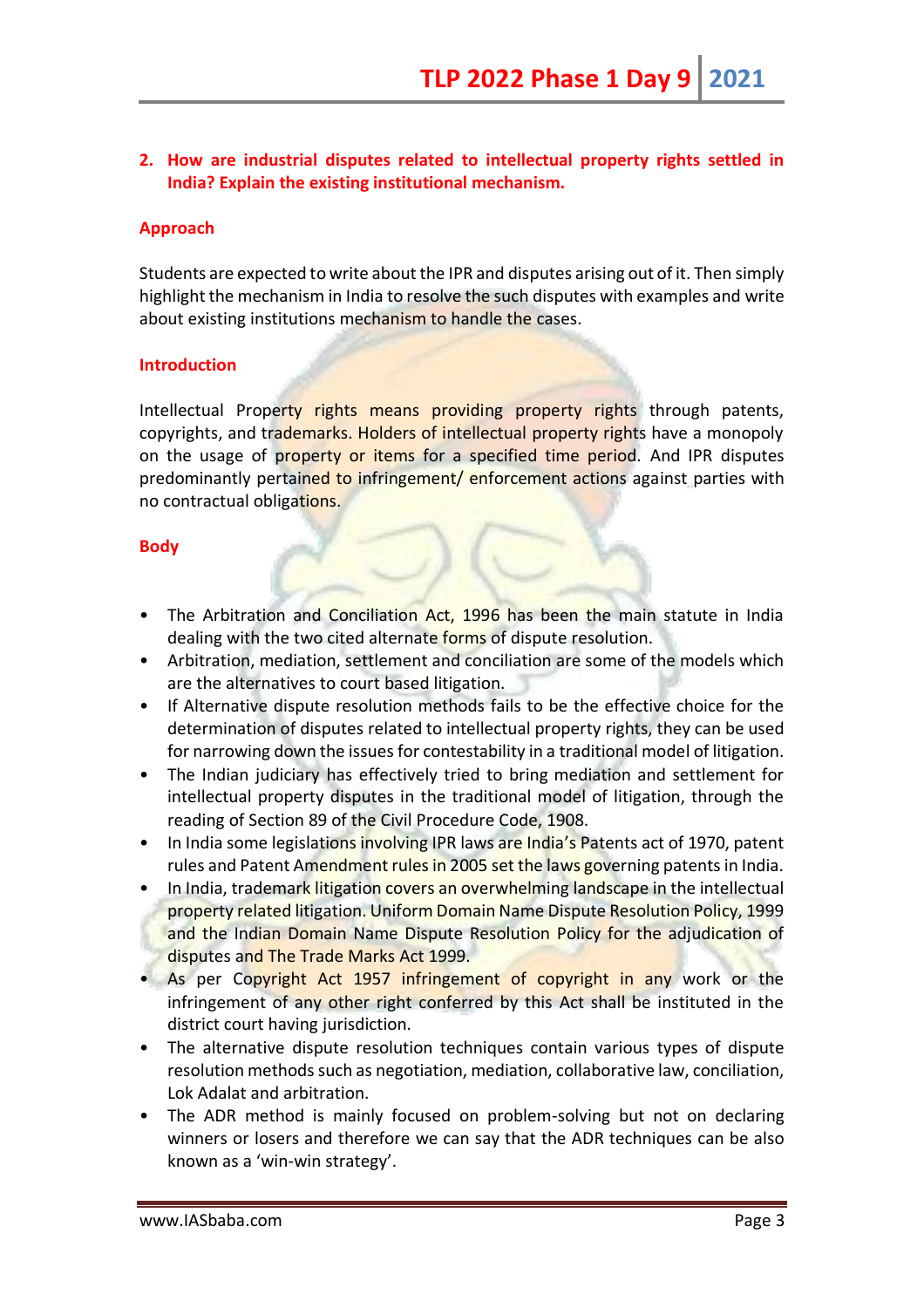- For India, the WTO's TRIPs agreement became binding from 2005 onwards as the country has got a ten-year transition period (1995-2005) to make the domestic legislation compatible with TRIPs.
- TRIPs relate to the country's Patent Laws and have a very serious bearing on major areas of the country's well being – health, agriculture, research, etc.
- The National Intellectual Property Rights (IPR) Policy 2016 was adopted in May 2016 as a vision document to guide future development of IPRs in the country.

#### Institutions:

- The World Intellectual Property Organization ("WIPO") offers specialized procedures at the WIPO Arbitration and Mediation Center focused on technology and IP disputes.
- Agreement on Trade-Related Aspects of Intellectual Property Rights (the TRIPS Agreement) obliges members of the World Trade Organization to provide the IP enforcement mechanisms mentioned in the agreement. The Agreement seeks to ensure that civil, administrative and criminal procedures and remedies meet prescribed minimum standards.

# **Conclusion**

India has made a number of changes in its IPR regime to increase efficiency and has cut down the time required to settle disputes. The culture of innovation is taking centre stage in the country. An efficient and equitable intellectual property system can help all countries to realize intellectual property's potential as a catalyst for economic development and social & cultural well-being.